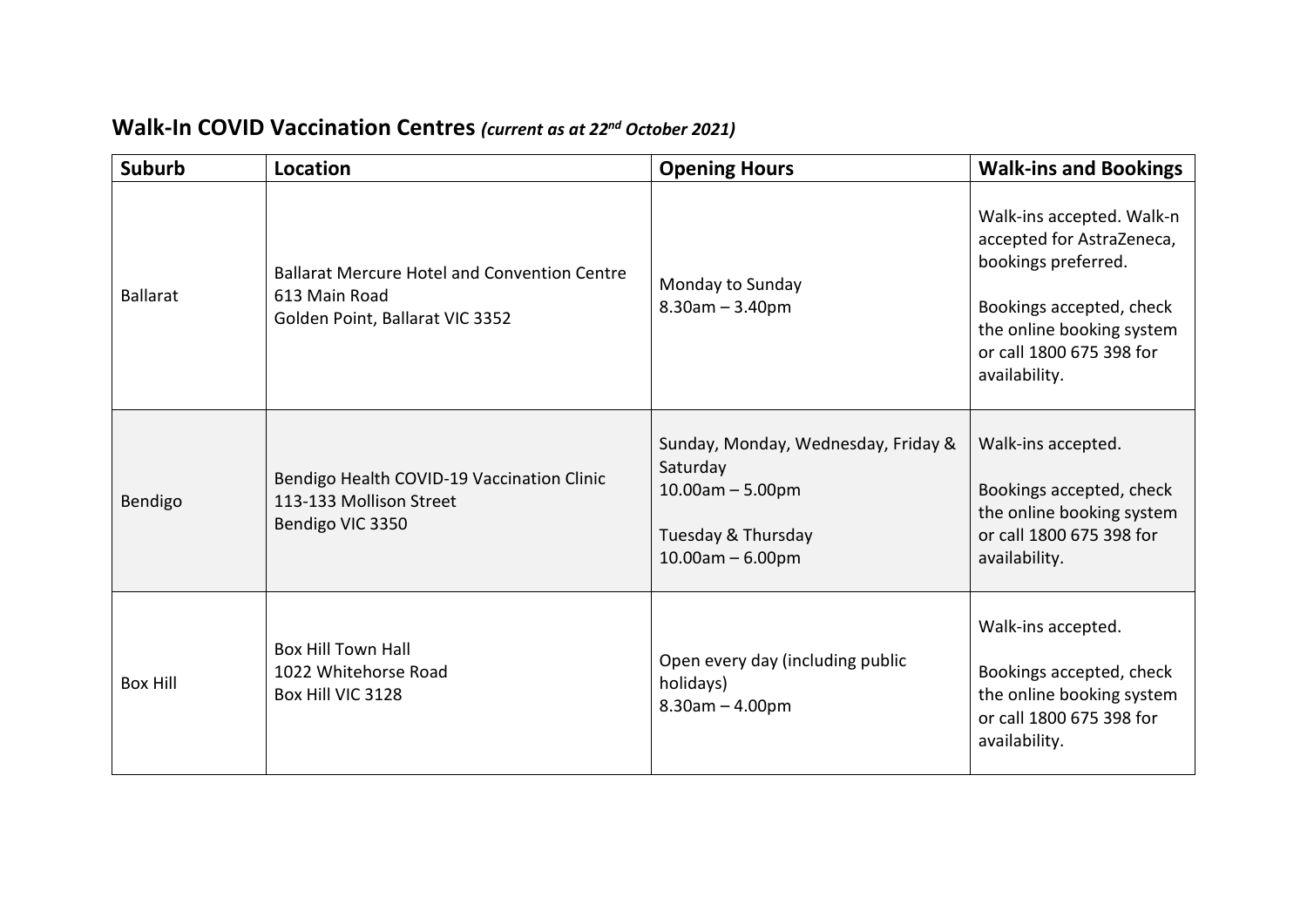| <b>Broadmeadows</b> | <b>Broadmeadows Town Hall</b><br>10 Dimboola Road<br>Broadmeadows VIC 3047                                    | Monday to Friday<br>$9.30$ am $- 5.30$ pm<br>Closed on public holidays      | Walk-ins are accepted for<br>Pfizer and AstraZeneca.<br>Bookings accepted, check<br>the online booking system<br>or call 1800 675 398 for<br>availability.                 |
|---------------------|---------------------------------------------------------------------------------------------------------------|-----------------------------------------------------------------------------|----------------------------------------------------------------------------------------------------------------------------------------------------------------------------|
| Campbellfield       | Campbellfield Ford Complex In-person<br><b>Vaccination Clinic</b><br>358 Barry Road<br>Campbellfield VIC 3061 | Friday to Wednesday<br>$8.00am - 4.30pm$<br>Thursday<br>$11.00$ am - 7.30pm | Walk-ins accepted,<br>including people eligible<br>for a third dose.<br>Bookings accepted, check<br>the online booking system<br>or call 1800 675 398 for<br>availability. |
| Carlton             | <b>Royal Exhibition Building</b><br>9 Nicholson Street<br>Carlton VIC 3053                                    | Open every day (including public<br>holidays)<br>$8.15$ am $- 3.45$ pm      | Walk-ins accepted,<br>including people eligible<br>for a third dose.<br>Bookings accepted, check<br>the online booking system<br>or call 1800 675 398 for<br>availability. |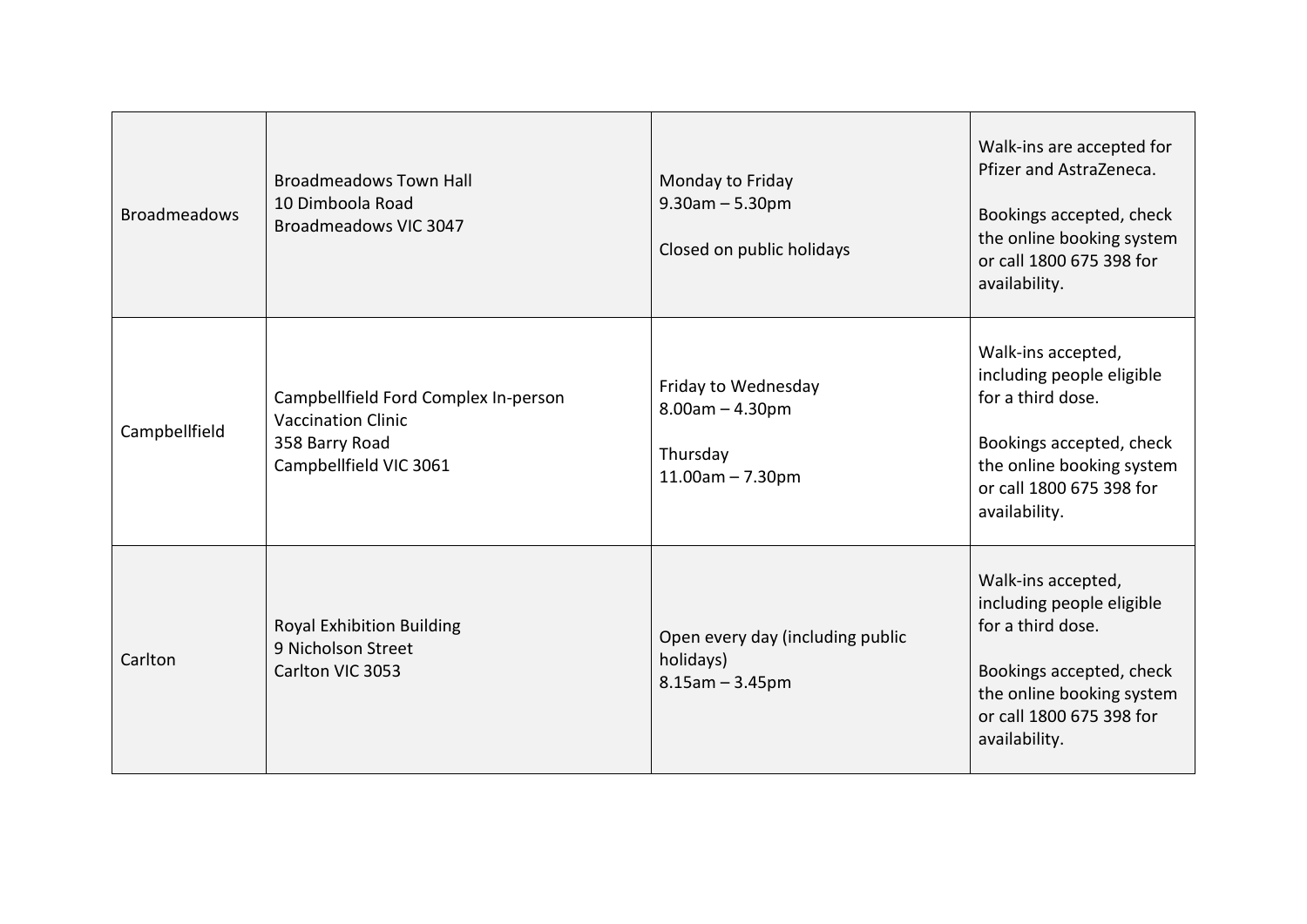| <b>Caroline Springs</b> | Caroline Springs Leisure Centre<br>9-19 The Parade<br>Caroline Springs VIC 3023                                                                      | Monday to Friday<br>$10.00$ am - $6.00$ pm<br>Saturday<br>$9.00am - 6.00pm$<br>Open public holidays | Walk-ins are accepted for<br>Pfizer and AstraZeneca.<br>Bookings accepted, check<br>the online booking system<br>or call 1800 675 398 for<br>availability.                 |
|-------------------------|------------------------------------------------------------------------------------------------------------------------------------------------------|-----------------------------------------------------------------------------------------------------|----------------------------------------------------------------------------------------------------------------------------------------------------------------------------|
| Dandenong               | Dandenong Palm Plaza<br>McCrae Street<br>Dandenong VIC 3175                                                                                          | Open every day<br>$9.00am - 5.00pm$                                                                 | Walk-ins accepted.<br>Bookings accepted, check<br>the online booking system<br>or call 1800 675 398 for<br>availability.                                                   |
| Frankston               | Frankston Community Vaccination Hub-<br><b>Bayside Centre</b><br>Level 1, Balmoral Building<br><b>Shannon Mall</b><br><b>Bayside Shopping Centre</b> | Saturday to Wednesday<br>$9.30$ am $- 5.00$ pm<br>Thursday to Friday<br>$11.30$ am $- 7.00$ pm      | Walk-ins accepted,<br>including people eligible<br>for a third dose.<br>Bookings accepted, check<br>the online booking system<br>or call 1800 675 398 for<br>availability. |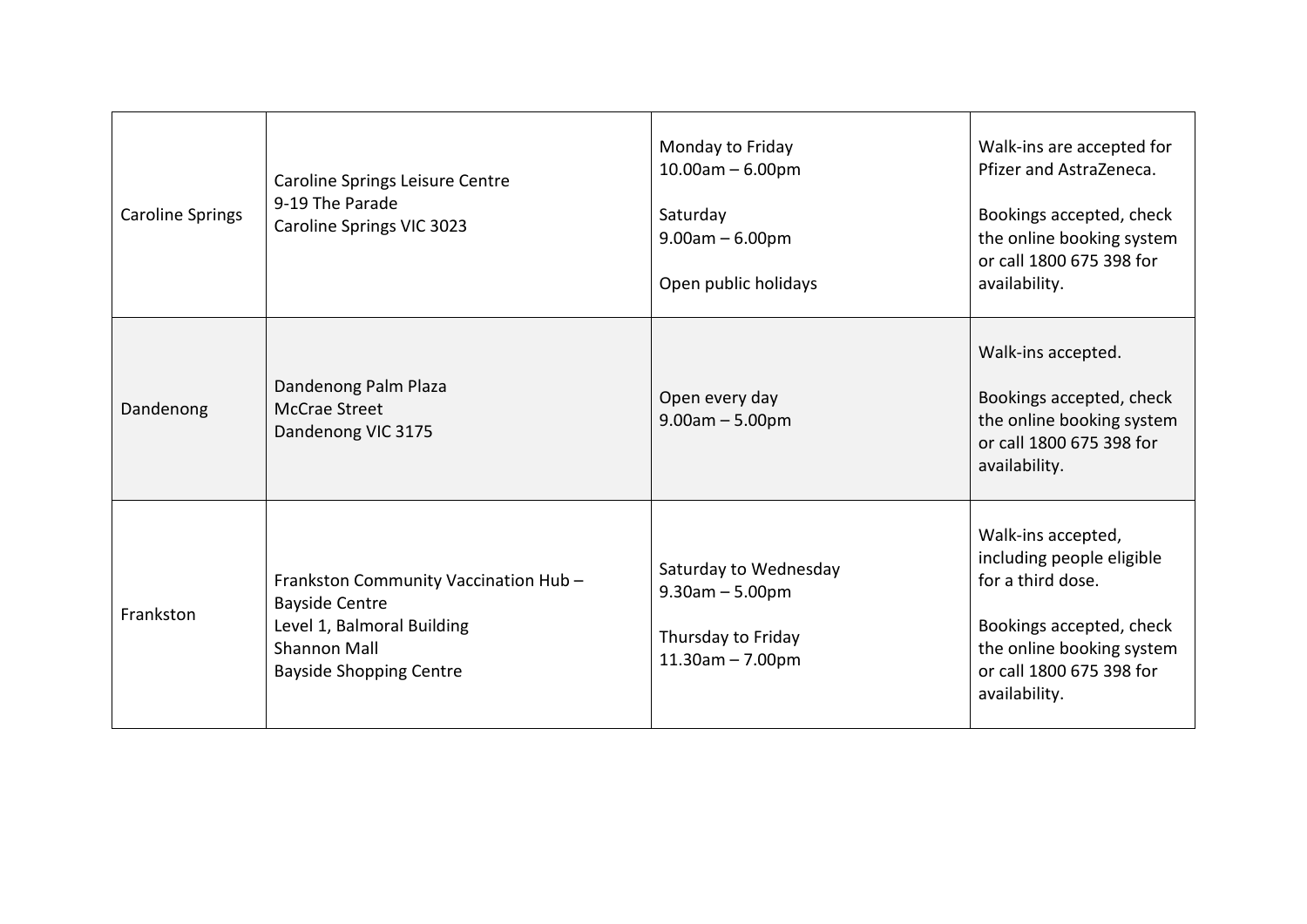| Geelong   | Geelong - former Ford Factory<br>2-30 North Shore Road<br>Norlane VIC 3214 | Monday to Wednesday & Friday to<br>Sunday<br>$8.30$ am $- 3.30$ pm<br>Thursday<br>$8.30$ am $- 6.00$ pm | Walk-ins accepted.<br>Bookings accepted, check<br>the online booking system<br>or call 1800 675 398 for<br>availability.                                   |
|-----------|----------------------------------------------------------------------------|---------------------------------------------------------------------------------------------------------|------------------------------------------------------------------------------------------------------------------------------------------------------------|
| Kilsyth   | Pinks Reserve<br>115 Liverpool Road<br>Kilsyth VIC 3137                    | Monday to Friday<br>$9.00am - 4.00pm$                                                                   | Walk-ins are accepted for<br>Pfizer and AstraZeneca.<br>Bookings accepted, check<br>the online booking system<br>or call 1800 675 398 for<br>availability. |
| Melbourne | Melbourne Town Hall<br>90-130 Swanston Street<br>Melbourne VIC 3000        | Monday to Friday<br>$10.15$ am $- 4.30$ pm<br>Closed public holidays                                    | Walk-ins are accepted for<br>Pfizer and AstraZeneca.<br>Bookings accepted, check<br>the online booking system<br>or call 1800 675 398 for<br>availability. |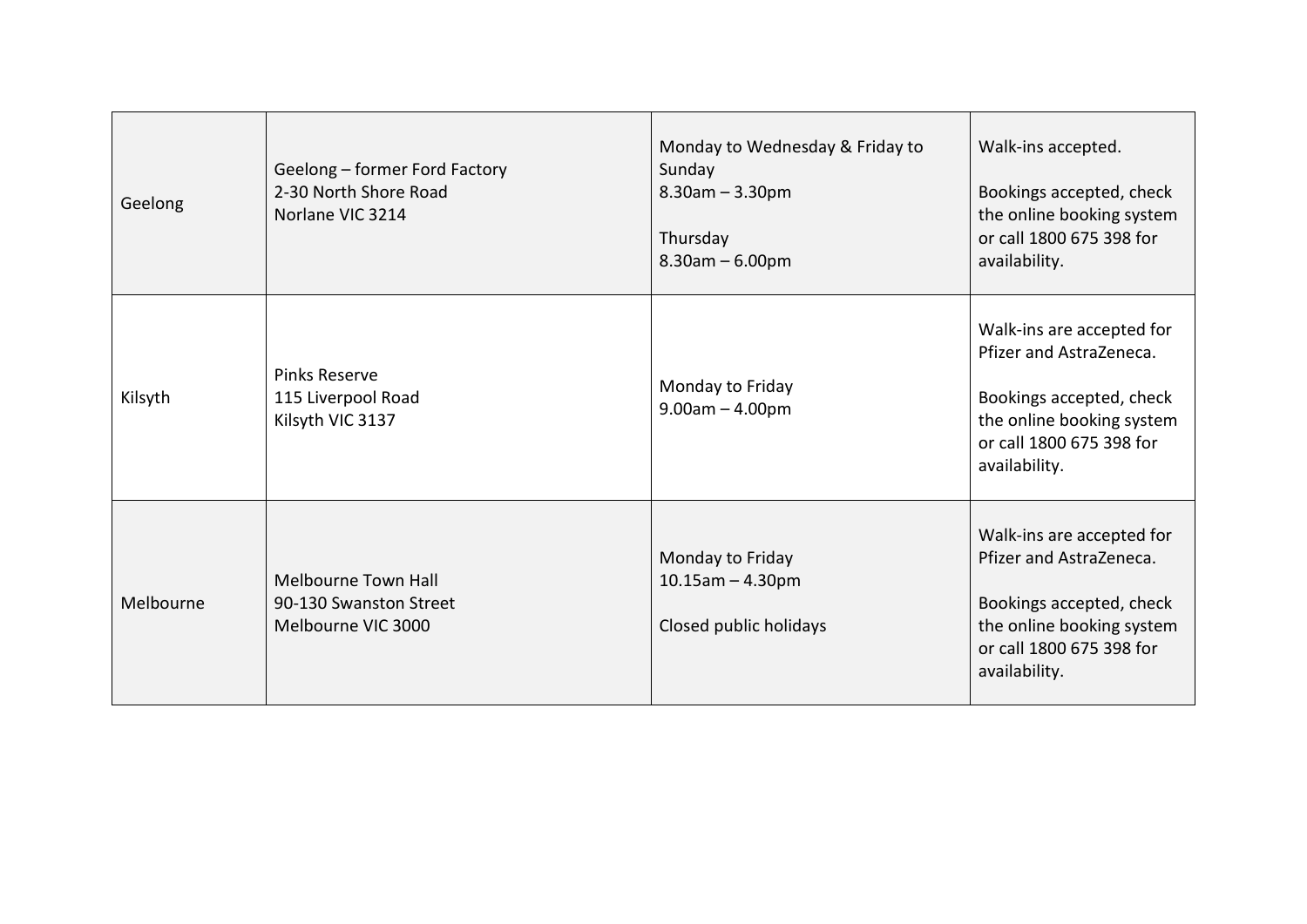| Melton         | Melton in-person vaccination clinic<br><b>Former Bunnings</b><br>149 Barries Road<br>Melton West VIC 3337 | Monday, Tuesday, Friday to Sunday<br>$8.00am - 4.30pm$<br>Wednesday & Thursday<br>$8.00am - 6.00pm$ | Walk-ins accepted,<br>including people eligible<br>for a third dose.<br>Bookings accepted, check<br>the online booking system<br>or call 1800 675 398 for<br>availability. |
|----------------|-----------------------------------------------------------------------------------------------------------|-----------------------------------------------------------------------------------------------------|----------------------------------------------------------------------------------------------------------------------------------------------------------------------------|
| Pakenham       | James Bathe Community and Sports Hub<br>67 Caversham Drive<br>Pakenham VIC 3810                           | Monday to Friday<br>$10.00$ am $- 5.00$ pm<br>Closed public holidays                                | Walk-ins are accepted for<br>Pfizer and AstraZeneca.<br>Bookings accepted, check<br>the online booking system<br>or call 1800 675 398 for<br>availability.                 |
| Port Melbourne | Port Melbourne Town Hall<br>333 Bay Street<br>Port Melbourne VIC 3207                                     | Monday to Friday<br>$9.00am - 12.00pm$<br>$1.00pm - 4.00pm$<br>Closed public holidays               | Walk-ins are accepted for<br>Pfizer and AstraZeneca.<br>Bookings accepted, check<br>the online booking system<br>or call 1800 675 398 for<br>availability.                 |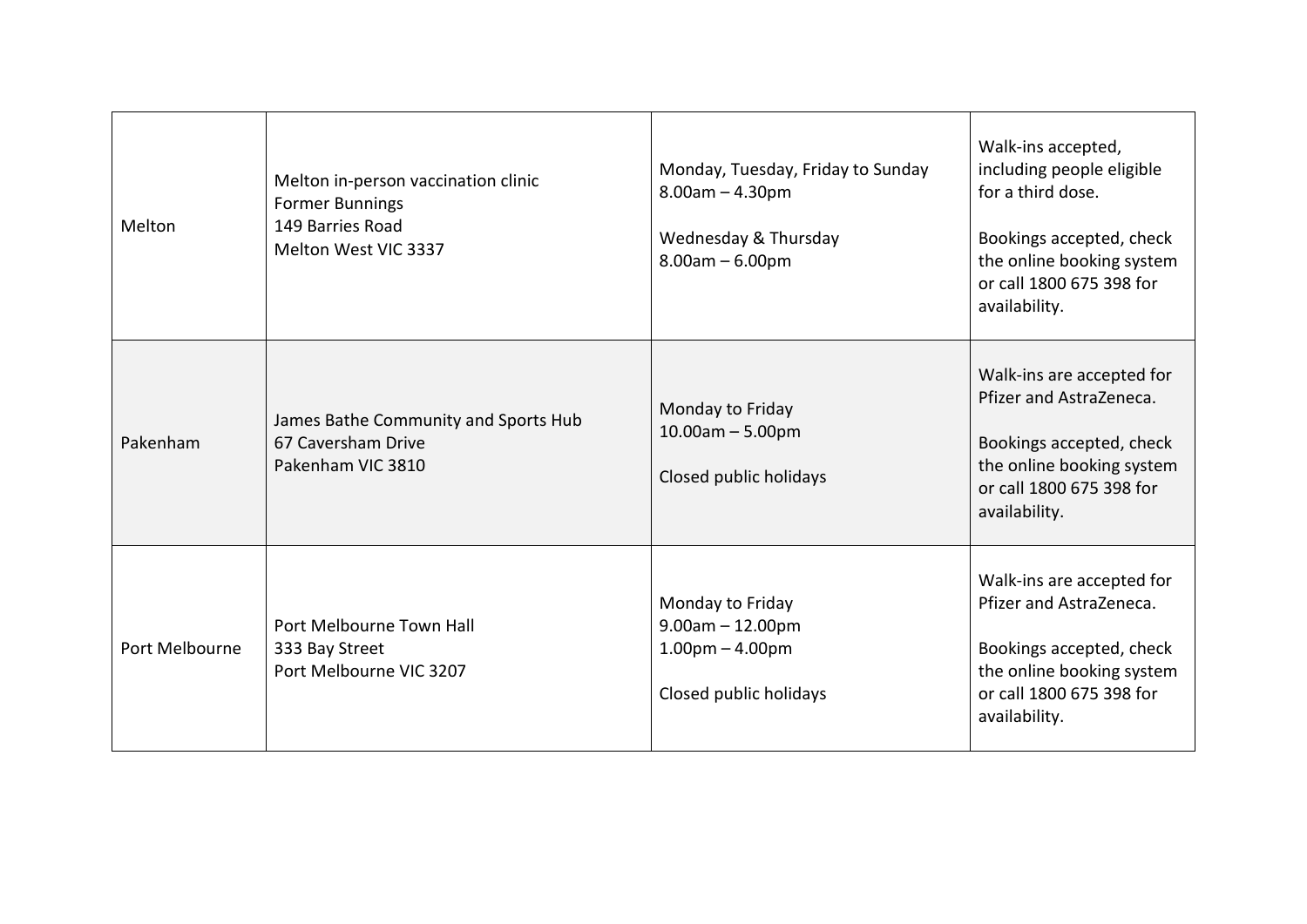| Preston     | <b>Your Community Health</b><br>300 Bell St<br>Preston                                                                            | Every Wednesday 9:30am - 4:00pm                                   | Walk-ins accepted                                                                                                                                          |
|-------------|-----------------------------------------------------------------------------------------------------------------------------------|-------------------------------------------------------------------|------------------------------------------------------------------------------------------------------------------------------------------------------------|
| Richmond    | North Richmond Community Health<br>23 Lennox Street<br>Richmond VIC 3121                                                          | Every Tuesday, from November                                      | Walk-ins accepted.<br>Bookings accepted, check<br>the online booking system<br>or call 1800 675 398 for<br>availability.                                   |
| Ringwood    | <b>Eastland Shopping Centre</b><br>175 Maroondah Highway<br>Site is located between David Jones and H&M in<br>the shopping Centre | Monday to Friday<br>$8.30$ am $- 4.30$ pm<br>Open public holidays | Walk-ins are accepted for<br>Pfizer and AstraZeneca.<br>Bookings accepted, check<br>the online booking system<br>or call 1800 675 398 for<br>availability. |
| Sandringham | Sandringham Hospital<br>193 Bluff Road<br>Sandringham VIC 3191                                                                    | Open every day 9.00am - 5.00pm<br>Open public holidays            | Walk-ins available to all for<br>AstraZeneca.<br>Bookings accepted, check<br>the online booking system<br>or call 1800 675 398 for<br>availability.        |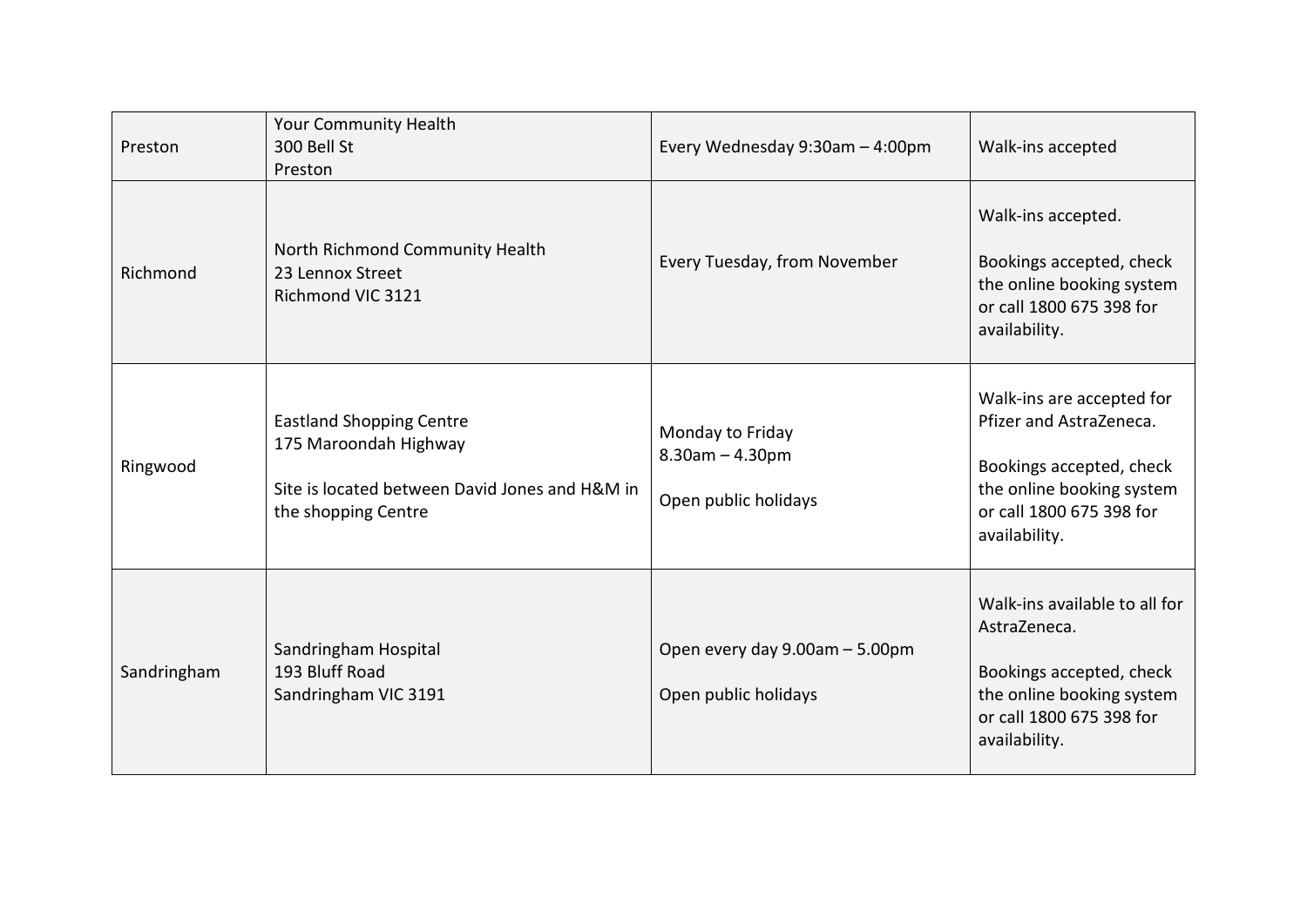| Shepparton   | Shepparton Showgrounds - McIntosh Centre<br>Corner of Thompson & High Streets<br>Shepparton VIC 3630                  | Monday, Wednesday, Thursday &<br>Friday<br>$9.00am - 4.30pm$<br>Tuesday<br>$9.00am - 8.00pm$              | Walk-ins accepted.<br>Bookings accepted, check<br>the online booking system<br>or call 1800 675 398 for<br>availability.                                                   |
|--------------|-----------------------------------------------------------------------------------------------------------------------|-----------------------------------------------------------------------------------------------------------|----------------------------------------------------------------------------------------------------------------------------------------------------------------------------|
| South Morang | Plenty Ranges Arts and Convention Centre<br>35 Ferres Boulevard<br>South Morang VIC 3752                              | Open every day<br>$8.00am - 8.00pm$                                                                       | Walk-ins accepted,<br>including people eligible<br>for a third dose.<br>Bookings accepted, check<br>the online booking system<br>or call 1800 675 398 for<br>availability. |
| Southbank    | Melbourne Convention and Exhibition Centre<br>Clarendon Street entrance<br>2 Clarendon Street<br>South Wharf VIC 3006 | Friday to Monday<br>$8.00am - 6.30pm$<br>Tuesday to Thursday<br>$8.00am - 8.30pm$<br>Open public holidays | Walk-ins accepted,<br>including people eligible<br>for a third dose.<br>Bookings accepted, check<br>the online booking system<br>or call 1800 675 398 for<br>availability. |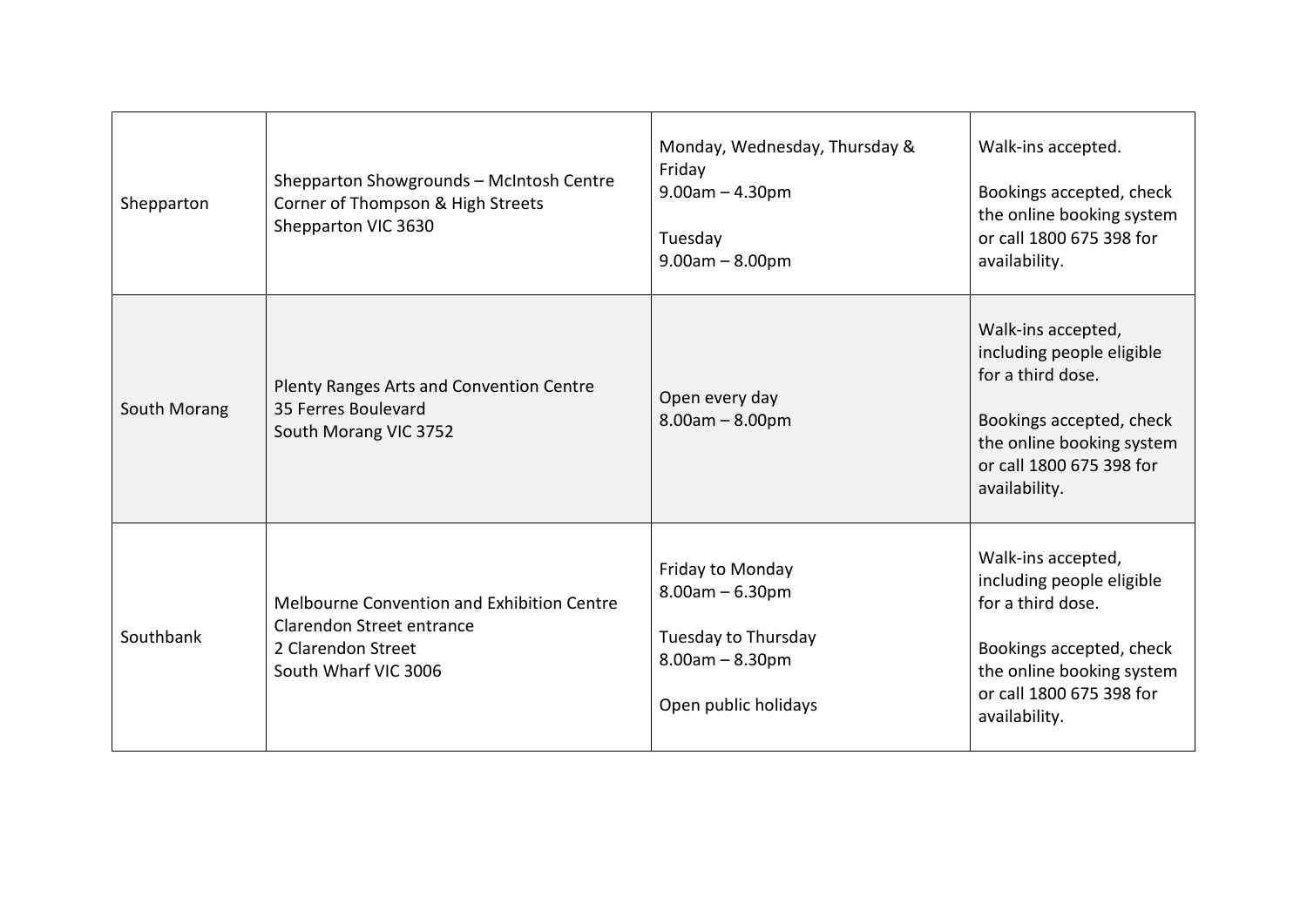| Springvale | Sandown Racecourse in-person vaccination<br>clinic<br>591-659 Princes Highway<br>Springvale VIC 3171 | Open every day (including public<br>holidays)<br>$9.00am - 5.00pm$                                             | Walk-ins accepted,<br>including people eligible<br>for a third dose.<br>Bookings accepted, check<br>the online booking system<br>or call 1800 675 398 for<br>availability. |
|------------|------------------------------------------------------------------------------------------------------|----------------------------------------------------------------------------------------------------------------|----------------------------------------------------------------------------------------------------------------------------------------------------------------------------|
| St Albans  | Sunshine Hospital<br>176 Furlong Road<br>St Albans VIC 3021                                          | Monday to Wednesday, Saturday to<br>Sunday<br>$8.15$ am $- 4.00$ pm<br>Thursday to Friday<br>$8.00am - 8.00pm$ | Walk-ins accepted,<br>including people eligible<br>for a third dose.<br>Bookings accepted, check<br>the online booking system<br>or call 1800 675 398 for<br>availability. |
| St Kilda   | The Salvation Army / Access Health<br>29-31 Grey Street<br>St Kilda VIC 3182                         | <b>Every Friday</b>                                                                                            | Walk-ins accepted.<br>Bookings accepted, check<br>the online booking system<br>or call 1800 675 398 for<br>availability.                                                   |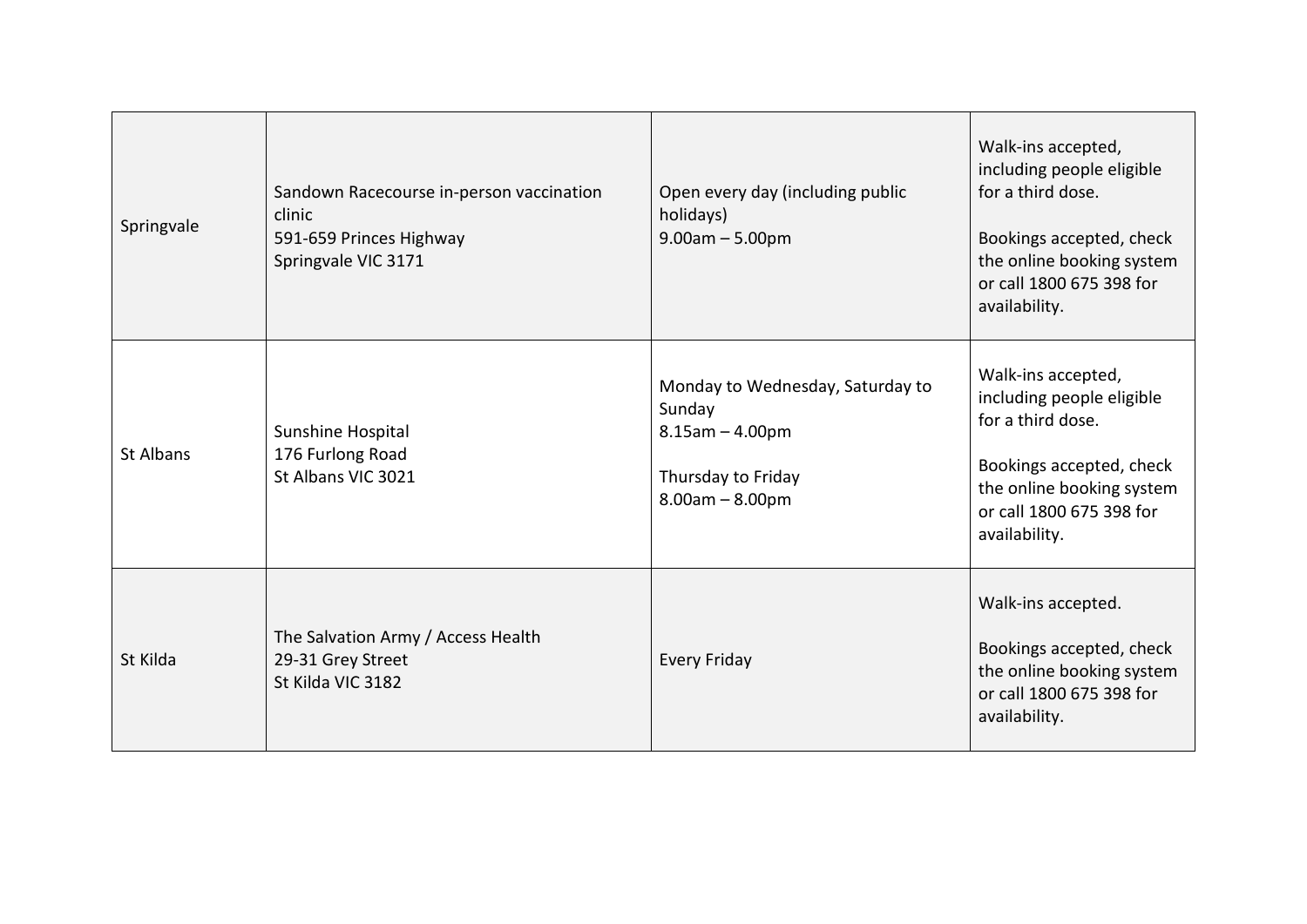| <b>Traralgon East</b> | <b>Traralgon Racecourse</b><br>66-110 McNairn Road<br>Traralgon East VIC 3844                | Monday to Saturday<br>$8.45$ am $- 3.30$ pm<br>Closed public holidays | Walk-ins accepted,<br>including people eligible<br>for a third dose.<br>Bookings accepted, check<br>the online booking system<br>or call 1800 675 398 for<br>availability. |
|-----------------------|----------------------------------------------------------------------------------------------|-----------------------------------------------------------------------|----------------------------------------------------------------------------------------------------------------------------------------------------------------------------|
| Werribee              | Wyndham in-person vaccination clinic<br>Eagle Stadium<br>35 Ballan Road<br>Werribee VIC 3030 | Monday to Tuesday & Friday to Sunday<br>$8.15$ am $- 3.30$ pm         | Walk-ins accepted.<br>Bookings accepted, check<br>the online booking system<br>or call 1800 675 398 for<br>availability.                                                   |
| West Melbourne        | CoHealth - West Melbourne<br>98 Abbotsford Street<br>West Melbourne VIC 3003                 | Monday to Friday<br>$9.30$ am $- 5.45$ pm                             | Walk-ins are accepted for<br>Pfizer and AstraZeneca.<br>Bookings accepted, check<br>the online booking system<br>or call 1800 675 398 for<br>availability.                 |